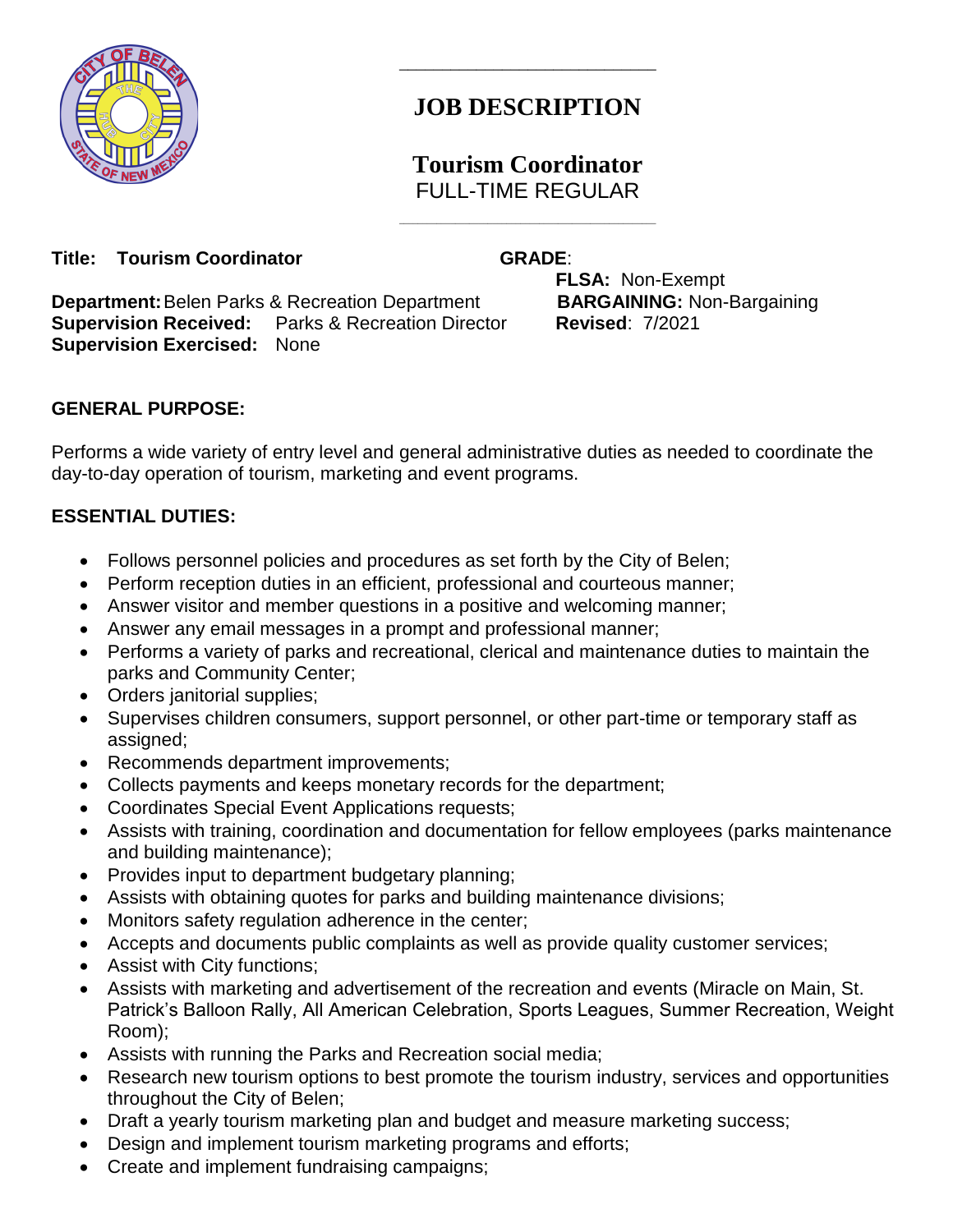- Handle all aspects of the Organizations social media and web marketing tactics for Explore Belen website and Mobile App.
- Scheduled for on call on off-hours;
- Provides security services for City functions;
- Monitor public emergency medical needs and makes appropriate calls for care;
- Responsible for opening and locking the facility;
- Available and flexible hours, days and holidays;
- Other duties as assigned.

## **NON-ESSENTIAL DUTIES:**

The duties listed above are intended only as illustrations of the various types of work that may be performed. The omission of specific statements of duties does not exclude them from the position if the work is similar, related or a logical assignment to the position.

#### **QUALIFICATIONS:**

- High school diploma or equivalent GED;
- One (1) year of experience relating to recreation or community involvement activity or the combination of education and experience;
- A valid New Mexico's driver's license required;
- Able to work flexible hours, days and holidays;
- Good oral and written communication skills;
- Attention to maintenance detail a must:
- Ability to establish and maintain working relationships with co-workers, supervisors, other City personnel and the public;
- Ability to work independently and to complete daily activities according to work schedule with minimal supervision;
- Must pass drug and alcohol test; and random testing thereafter.

## **EQUIPMENT USED:**

Knowledge to include use of common office equipment such as typewriter, copier, fax, calculator, phone or pager, two-way radio, exercise equipment, ladders, manual and power work tools (screwdrivers, wrenches, and pliers, torch kit hammer, etc.), recreational equipment and maintenance equipment.

#### **PHYSICAL DEMANDS:**

The physical demands described here are representative of those that must be met by an employee to successfully perform the essential functions of this job. Reasonable accommodations may be made to enable individuals with disabilities to perform the essential functions.

While performing the duties of this job, the employee is sometimes required to read, write, walk, sit, talk, and hear. The employee is frequently required to use hands or fingers to handle, feel, or operate equipment and reach with hands and arms. The employee is required to push, pull, stoop, bend or kneel. Often needs to climb up to a 12-foot ladder.

The employee must occasionally lift up to sixty (50) pounds and move up to 50 pounds. Specific vision abilities required by this job include close vision, color vision, and ability to adjust focus.